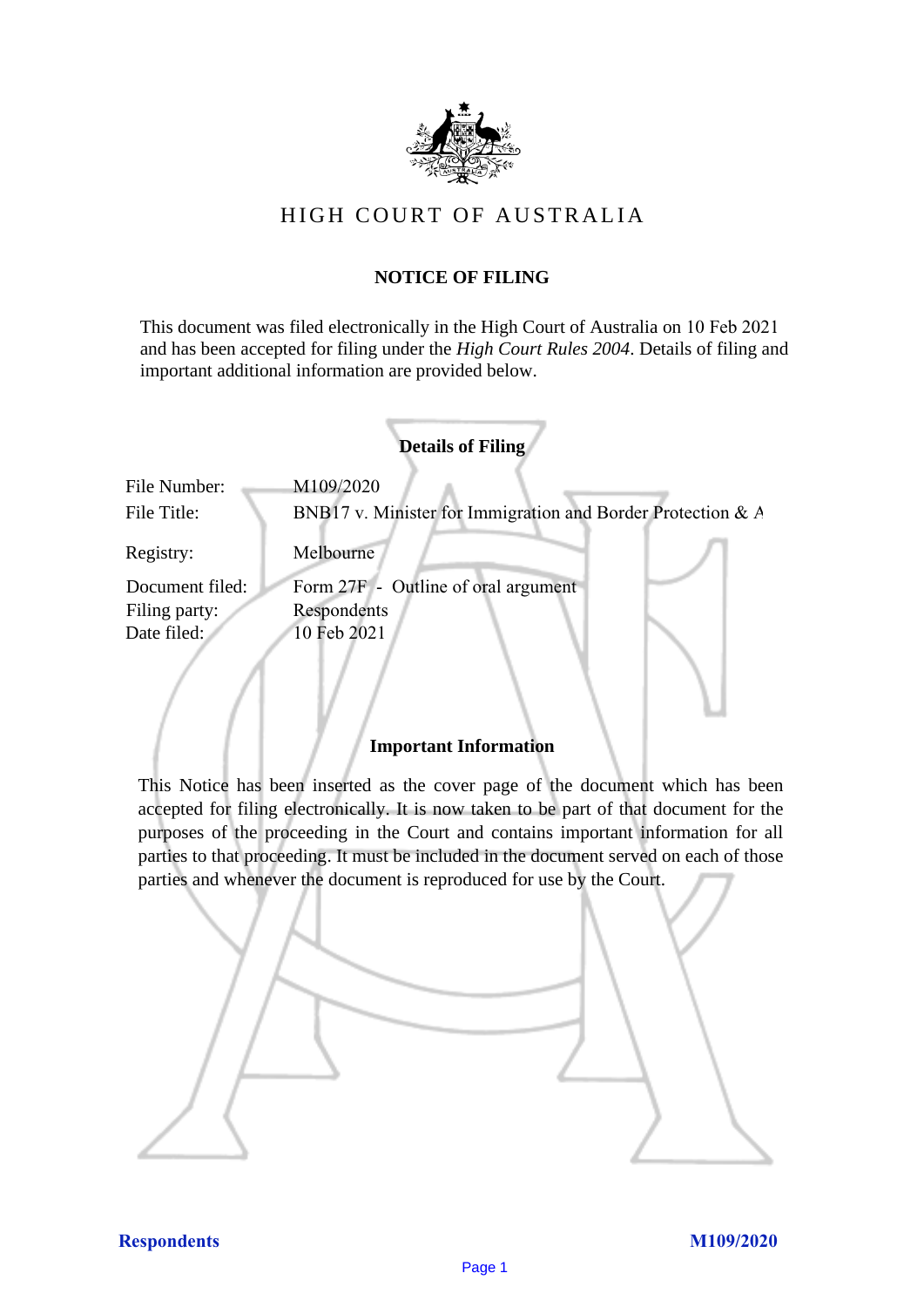No M109 of 2020 No M109 of 2020

#### BETWEEN: **BNB17** BETWEEN: **BNB17**

Appellant Appellant

and and

### **MINISTER FOR IMMIGRATION AND BORDER PROTECTION** MINISTER FOR IMMIGRATION AND BORDER PROTECTION First Respondent First Respondent

**IMMIGRATION ASSESSMENT AUTHORITY** IMMIGRATION ASSESSMENT AUTHORITY

Second Respondent Second Respondent

### **FIRST RESPONDENT'S OUTLINE OF ORAL SUBMISSIONS** FIRST RESPONDENT?'S OUTLINE OF ORAL SUBMISSIONS

#### **Part I: Certification** Part I: Certification

1. This outline is in a form suitable for publication on the internet. 1. This outline is in a form suitable for publication on the internet.

#### **Part II: Outline of propositions** Part II: Outline of propositions

*Proposed ground 1: Authority unable to perform its statutory task* Proposedground 1: Authority unable to perform its statutory task

- 2. Before the Federal Court the appellant sought to advance, as a ground of appeal, an 2. Before the Federal Court the appellant sought to advance, as <sup>a</sup> ground of appeal, an argument that translation errors at the delegate interview led to a breach of s 473CB. To argument that translation errors at the delegate interview led to <sup>a</sup> breach of <sup>s</sup> 473CB. To the extent that that argument is sought to be put again, it should be rejected (RWS [30]-[33]). the extent that that argument is sought to be put again, it should be rejected (RWS [30]-[33]). Even if (contrary to RWS [30]) the appellant's answers in Tamil were "material" within Even if (contrary to RWS [30]) the appellant's answers in Tamil were "material" within s 473CB(1)(b), those answers were given to the Authority in the form of the audio recording. <sup>s</sup> 473CB(1)(b), those answers were given to the Authority in the form of the audio recording, RESPONDENT OF ACSTROMATION ASSOCIATES (SO MATION 2020)<br>
RESPONDENT TO THE SET INTERFERIT OF AN INSTITUTE CONTINUES (SO MATION ASSESSMENT ADTENDENTY)<br>
SET INTERFERIT RESPONDENTS OUTLINE OF ORAL SUBMISSIONS<br>
PART I. Corrifo
	- 3. Leave should not be granted to advance the proposed new ground. Had it been raised 3. Leave should not be granted to advance the proposed new ground. Had it been raised below, the Minister might have sought to meet it with his own evidence as to the correct below, the Minister might have sought to meet it with his own evidence as to the correct interpretation of questions and answers at the interview (RWS [34]-[39]). interpretation of questions and answers at the interview (RWS [34]-[39]).
	- 4. If the new ground is permitted to be raised, it fails on the facts. There was no material 4. If the new ground is permitted to be raised, it fails on the facts. There was no material mistranslation. mistranslation.
		- (a) The principles summarised by Anderson J at CAB 97-98 [62]-[64] have been (a) The principles summarised by Anderson<sup>J</sup> at CAB 97-98 [62]-[64] have been developed in cases on procedural fairness and its statutory equivalents, and thus developed in cases on procedural fairness and its statutory equivalents, and thus look to whether an applicant has been adequately heard. The present context look to whether an applicant has been adequately heard. The present context raises a different issue (whether the Authority is prevented from understanding raises <sup>a</sup> different issue (whether the Authority is prevented from understanding and deciding upon the claims advanced) but there is no reason why any more and deciding upon the claims advanced) but there is no reason why any more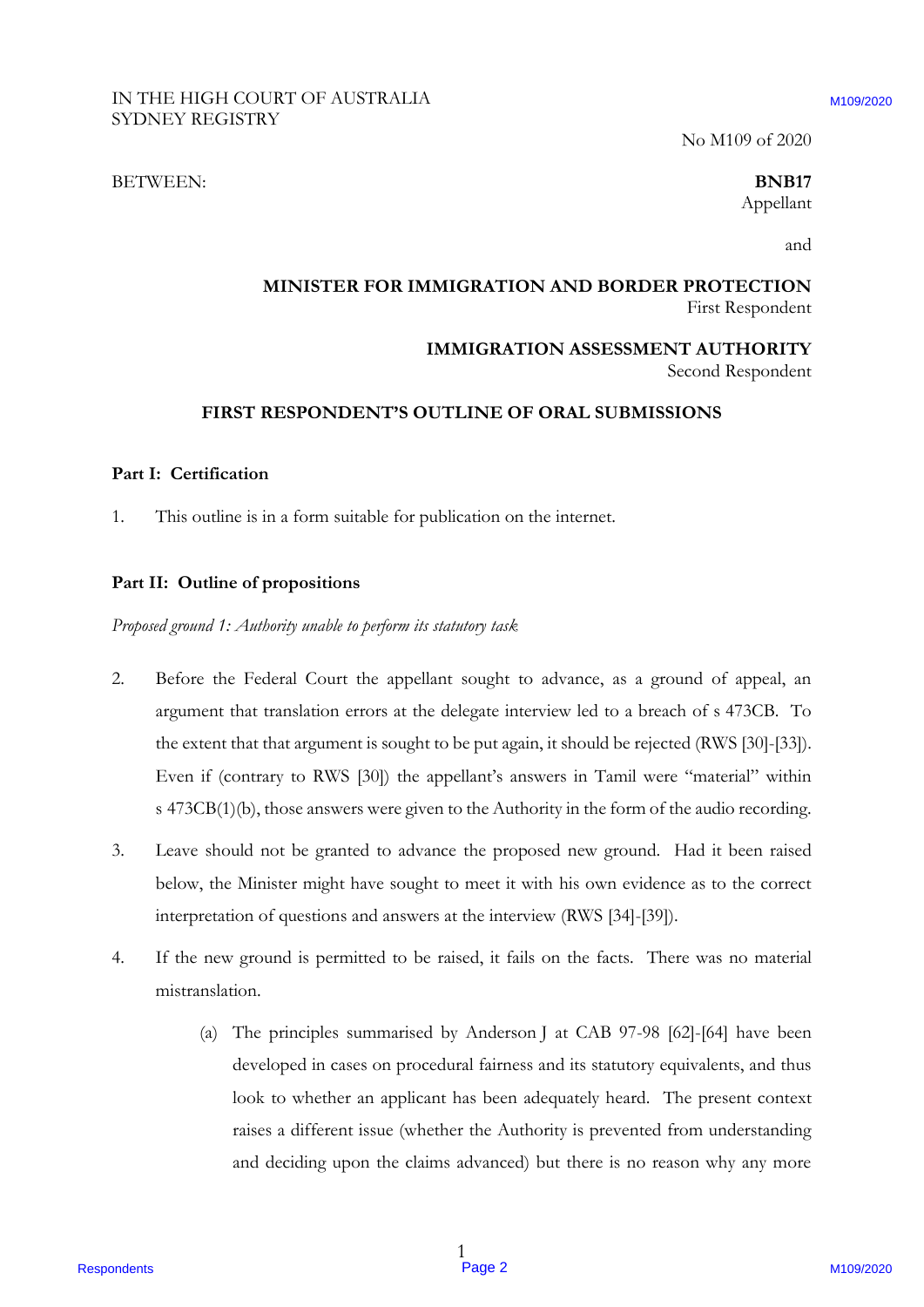stringent standard should be applied. Thus, "translation is not a perfect science" (RWS [41]). M109/2020

- (RWS [41]).<br>(b) As to the <u>first</u> instance of alleged mistranslation (questioning as to what the appellant meant by "beating"), the question was (at least ultimately) sufficiently appellant meant by "beating"'), the question was (at least ultimately) sufficiently clearly interpreted. It was open to the Authority to place weight on the fact that clearly interpreted. It was open to the Authority to place weight on the fact that no cogent response was given (RWS [43]-[44]). no cogent response was given (RWS [43]-[44]).
	- ABFM 96, 97. <sup>e</sup> ABFM 96, 97.
- (c) As to the second instance of mistranslation (a question as to why the appellant (c) As to the second instance of mistranslation (a question as to why the appellant had not previously claimed to have been harmed after 2009), the question was had not previously claimed to have been harmed after 2009), the question was asked again later in the interview, properly translated, and answered (RWS [46]- asked again later in the interview, properly translated, and answered (RWS [46]- [47]). [47]).
	- ABFM 97-98, 113-114. e ABFM 97-98, 113-114.
- 5. Alternatively, the Minister would rely on the submissions made in *DVO16* as to why mistranslations at an interview with the delegate do not prevent the Authority carrying out mistranslations at an interview with the delegate do not prevent the Authority carrying out its statutory review function. its statutory review function. 5.

### *Ground 2: Unreasonableness* Ground 2: Unreasonableness

- 6. Whether the Authority acted unreasonably, in not using its power under s 473DC in Whether the Authority acted unreasonably, in not using its power under <sup>s</sup> 473DC in response to assertions that mistranslations had occurred at the interview, must be assessed response to assertions that mistranslations had occurred at the interview, must be assessed in the light of (i) the information available to the Authority and (ii) the significance of the in the light of (i) the information available to the Authority and (ii) the significance of the deficiency (RWS [50], and see [36]-[38]). deficiency (RWS [50], and see [36]-[38]). simigrated through the the base of the signified. Thus, "translation is not a performation of AV As to the  $\frac{1}{2}$  As to the  $\frac{1}{2}$  As to the  $\frac{1}{2}$  As to the  $\frac{1}{2}$  As to the  $\frac{1}{2}$  mpchanic metal of  $\frac{1}{$ 6.
	- 7. In a post-interview submission to the delegate, adopted in a submission to the Authority, In a post-interview submission to the delegate, adopted in a submission to the Authority, the appellant's representatives put forward three "examples" of what were said to be the appellant's representatives put forward three "examples" of what were said to be mistranslations by the interpreter. These examples in themselves did not suggest that the mistranslations by the interpreter. These examples in themselves did not suggest that the substance of his evidence had not been sufficiently communicated (RWS [52]). substance of his evidence had not been sufficiently communicated (RWS [52]).
		- ABFM 126, 141-142.
	- 8. It was open to the Authority to have regard to: It was open to the Authority to have regard to:
		- (a) the fact that no attempt was made to add to these examples, so as to portray a (a) the fact that no attempt was made to add to these examples, so as to portray <sup>a</sup> more general deficiency; and more general deficiency; and
		- (b) the delegate's conclusion that, for the most part, all parties were able to (b) the delegate's conclusion that, for the most part, all parties were able to communicate clearly and that the appellant's testimony had been "vague and evasive" (RWS [53]-[54]). evasive" (RWS [53]-[54}).